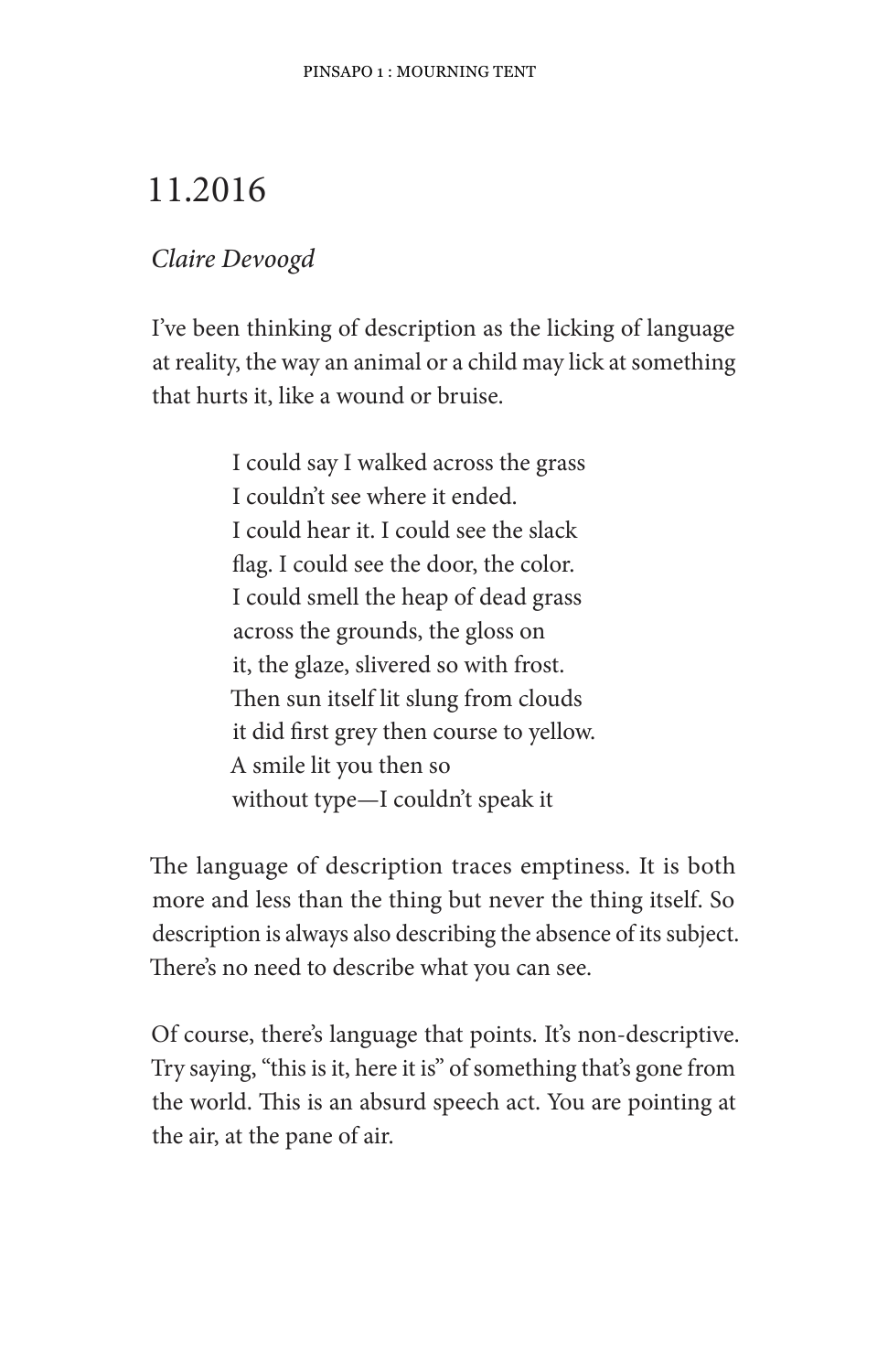Then the image is also a recuperative gesture. It's a hand waving across a wide space.

> Chill from the grey hole in the creek Streams the neck of a vase that reminds you of a creek

I've been thinking about the term "always already." I've been thinking about the purchase it has in certain discourse, where it's employed with such frequency and in expression of such diffusion that it might be described as a tic or mannerism. It has its own Wikipedia page. As of the time of this writing, the Wikipedia page asserts that the term expresses the unimaginability of what might have been otherwise in the past, the inborn anticipation symptomatic of Being, and a given thing's inevitability.

> He had a big jar of peanut butter, I remember. There was a creek running down the backyard. He was stubborn.<sup>1</sup>

I am thinking, however, about what the term does to the way futurity may be imagined, and to the feeling of the present. How, parsed, it suggests itself occurring on the other side of a future already. This is not so much inevitability, which still describes the consumption of what time endures between the present and a moment at which what will happen

<sup>(1).</sup> A fragment of speech from a stranger in her hospital bed, upstate NY, June 2010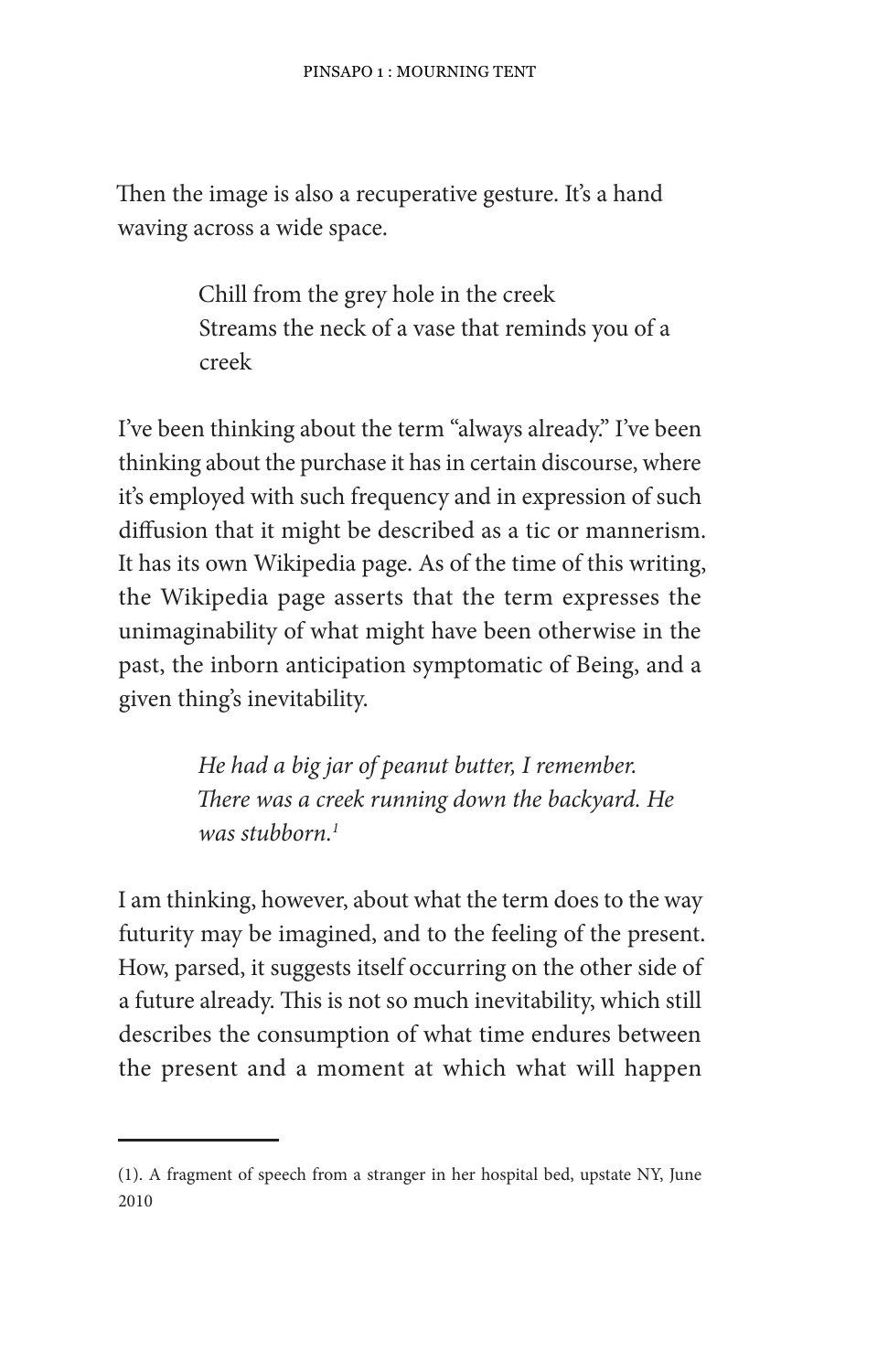happens. Instead it suggests that will happen has happened, the moments of its writing and reading being after always, making an already of all time. I don't know if this makes it endo-futural or post-futural. What is after the future? What is in it? As always already, apocalypse seems to be worked into the text, a seeing that occurs in a present that is outside of time and an occurring stretched around time and outside of it. But always already also renders the present both retrospective and extra-temporal. It suggests it is not possible to see any more than there is now, and that there is nothing outside of everything that is now there. Today I think it's a weary term. Writing over the future, on the other side of everything, the decision, a narrow sliver, has been made. You peer through it. How do you describe outside of time?

> Listen, I am trying to tell you about the face of someone

Of course, we do try to describe the future, which is already outside of time. One symptom of the present is that it is frequently preoccupied with trying to describe the future. The present wonders what will happen, as though the future were a story being told, having forgotten that the future is beyond stories. Sometimes I imagine the future as a place I have never been, sometimes as an alphabet, and sometimes as a liquid.

Actually there was nothing there. Instead there were needs and emptinesses pressing against empty leaves at the center,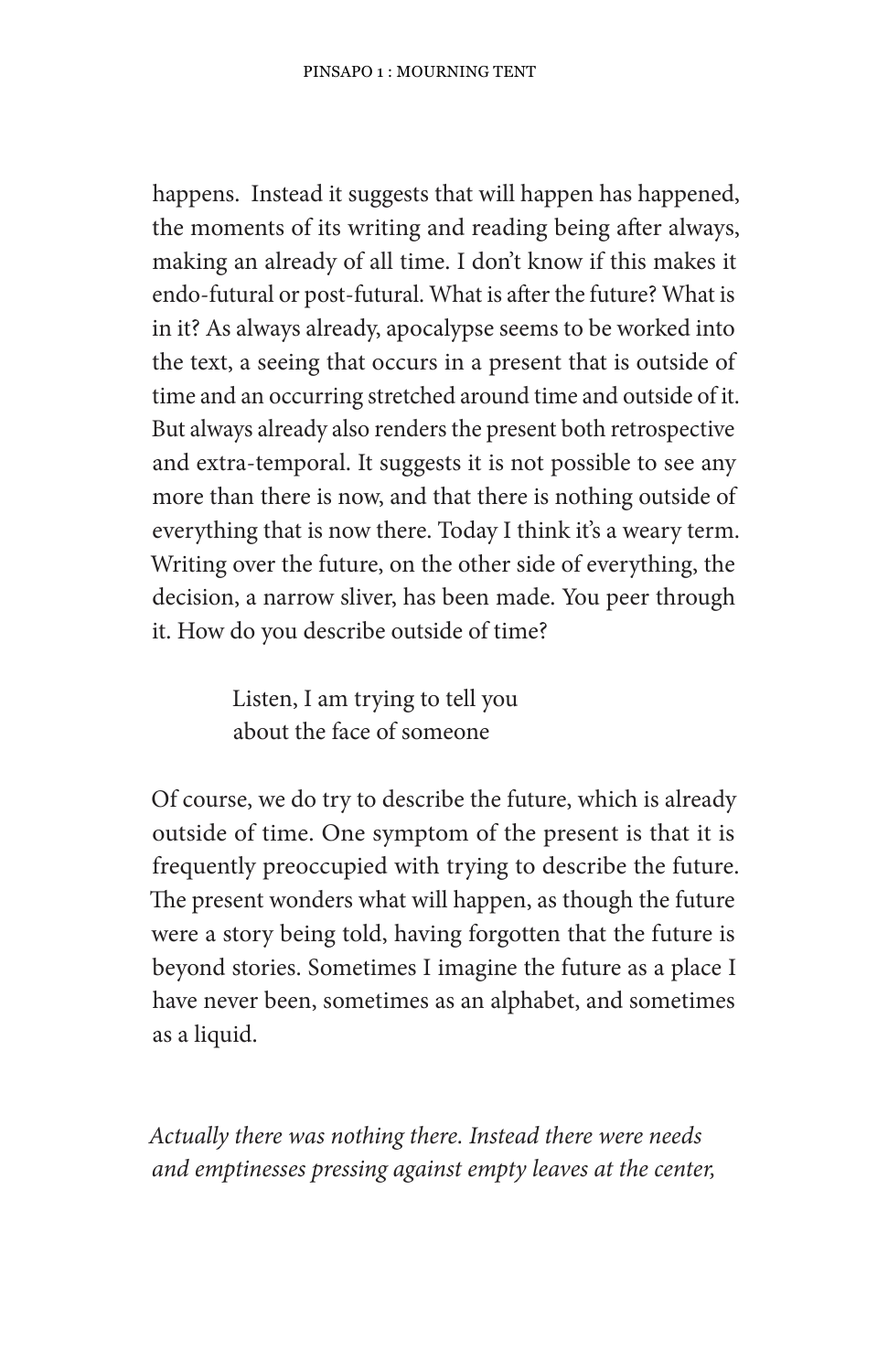not even silence, not even rustling. There were trees, there were no trees, waiting, no leaves falling, blossoms, there were no blossoms, fruit like bubbles blown in glass. There were trees, and inside the trees there was nothing.

A book I'm reading narrates how coal mining was established across Europe in the early 1700s.<sup>2</sup> As demand for fuel rose, there was felt to be a shortage of wood. One answer was to regulate the forests, to make them an intelligible part of a system of value (forestry was born as a species of knowledge and labor), legislate them and turn formerly free wood into a product. However, there was also a feeling that the land was simply exhausted. It was emptier than before. The world's fertility seemed to be flagging; it wasn't regenerating as it was supposed to do. In fact, Martin Luther had prophesied that wood scarcity would correlate with the end of the world. Other signs of apocalypse appeared everywhere. The world was dying.

The question remained: if God has begun the end of time, what is to be done while it finishes, as nature decays and 'the period of time' approaches? A German jurist who wrote in favor of mining what he called the sylva subterranea argued that what had been considered a savaging of the living world<sup>3</sup>

<sup>(2)</sup> The Subterranean Forest: Energy Systems and the Industrial Revolution by Rolf Peter Sieferle.

<sup>(3)</sup> It's clear, for example, what mining is to Milton-to build a Hell to rival Heaven, the fallen angels "Rifl'd the bowels of thir mother Earth / For Treasures better hid,"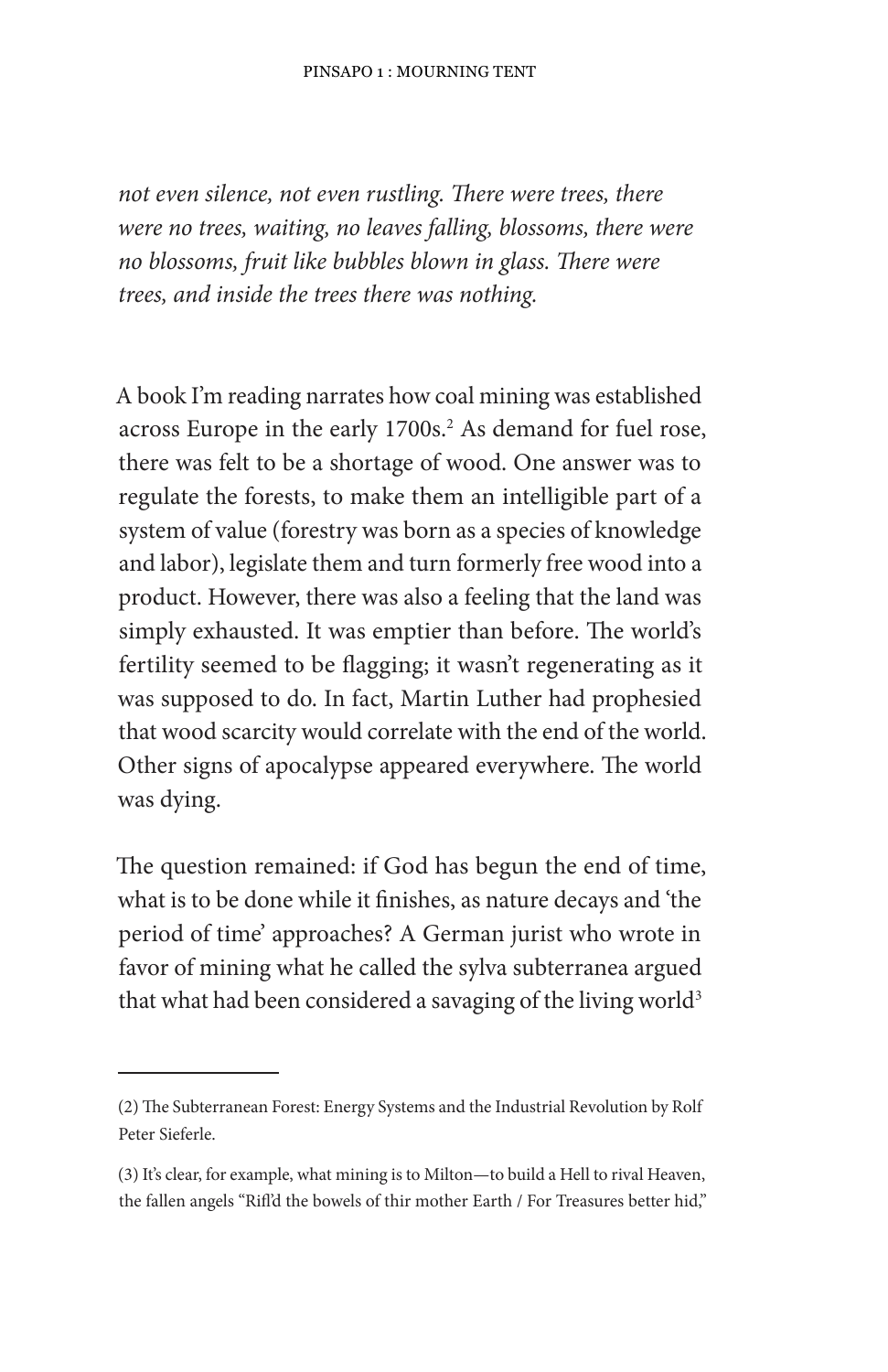and hence a savaging of the reflection of the face of God while it continued was now a measure of nonresistance, merely the keep necessary to sustain the world in the world while awaiting its end.<sup>4</sup>

> There were trees, there were no trees, waiting, no leaves falling, blossoms, there were no blossoms, fruit like bubbles blown in glass. There were trees, and inside the trees there was nothing.

There are certain poems I've written about the death of someone close to me. I write another one every few years. They are all variations on an image of a particular landscape. They describe a grid of pine trees, flashlight beams, luminous green gooses' eggs wavering under black water. I won't include them here; they're not particularly readable. I am interested, however, in the form they take.

trees, and inside the trees

Maybe the image seeks to raise a continent exactly like the one that has been lost.

they "Open'd into the Hill a spacious wound / And dig'd out ribs of Gold."

<sup>(4)</sup> Bünting, quoted in Sieferle: "Although a true wood scarcity is present everywhere / so all countries think / how they can fill such scarcity nolentes volentes with other fuels. That is not contrary to God / but a way and a means placed into their hands by his omniscient goodness and mercy / so that he may preserve them further until the end of the world."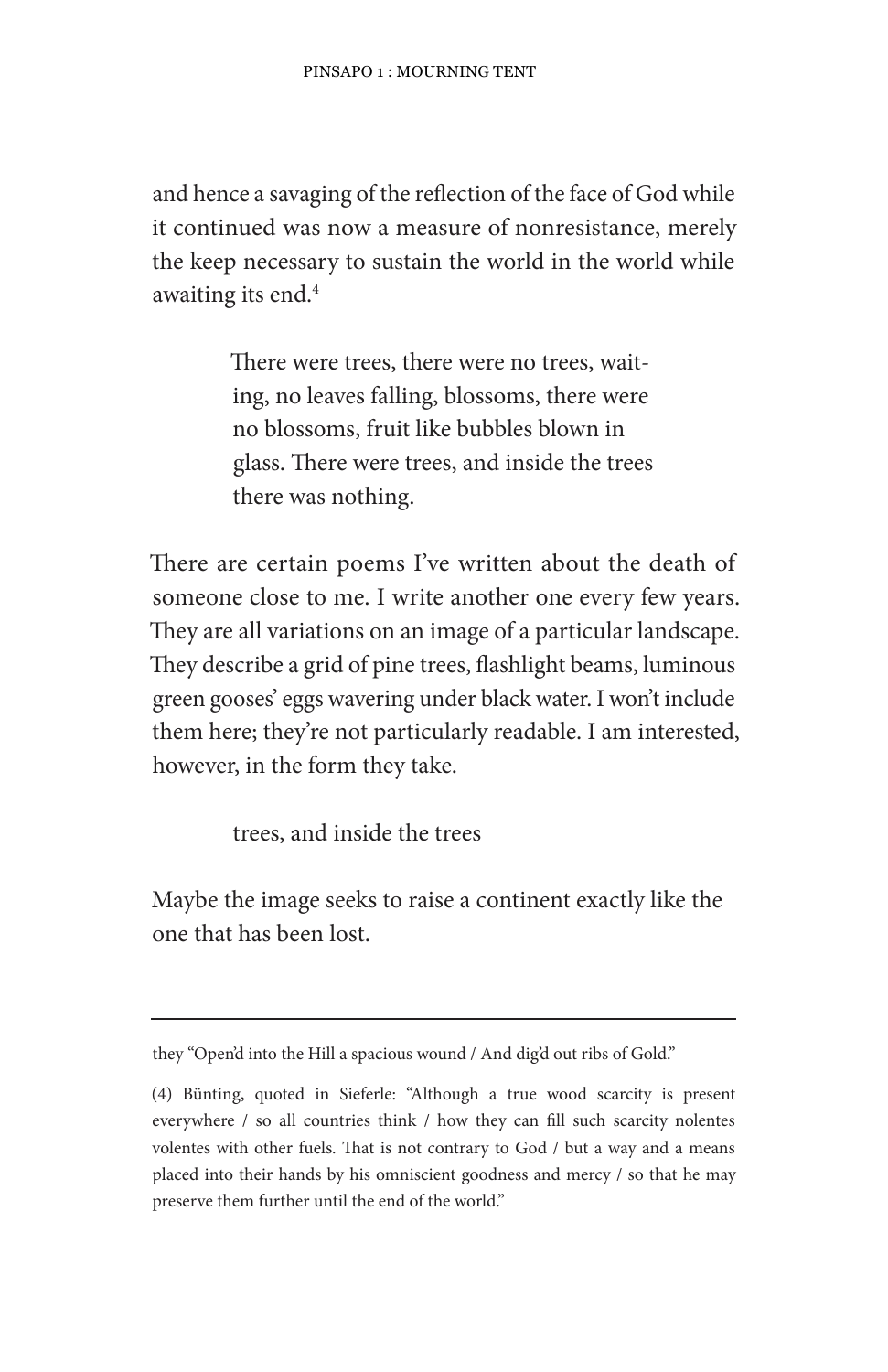"Where is she now?"

I've been thinking of description as the licking of language at reality, the way an animal or a child may lick at something that hurts it.

> I could say I walked across the grass I couldn't see where it ended. I could hear it. I could see the slack flag. I could see the door, the color. I could smell the heap of dead grass across the grounds, the gloss on it, the glaze, slivered so with frost. Then sun itself lit slung from clouds it did first grey then course to yellow. A smile lit you then so without type-

As a kind of compulsion which hopes to enact a gentling.

But the image can't recuperate what it describes. What's the point, then, doing this tracing?

> A dream: that the world could be buckled together with words, pairs of words which would be recognized because of how they fit together, how their fitting felt in the body (a holding), which formed bridges or

<sup>(5)</sup> A question from Chaucer.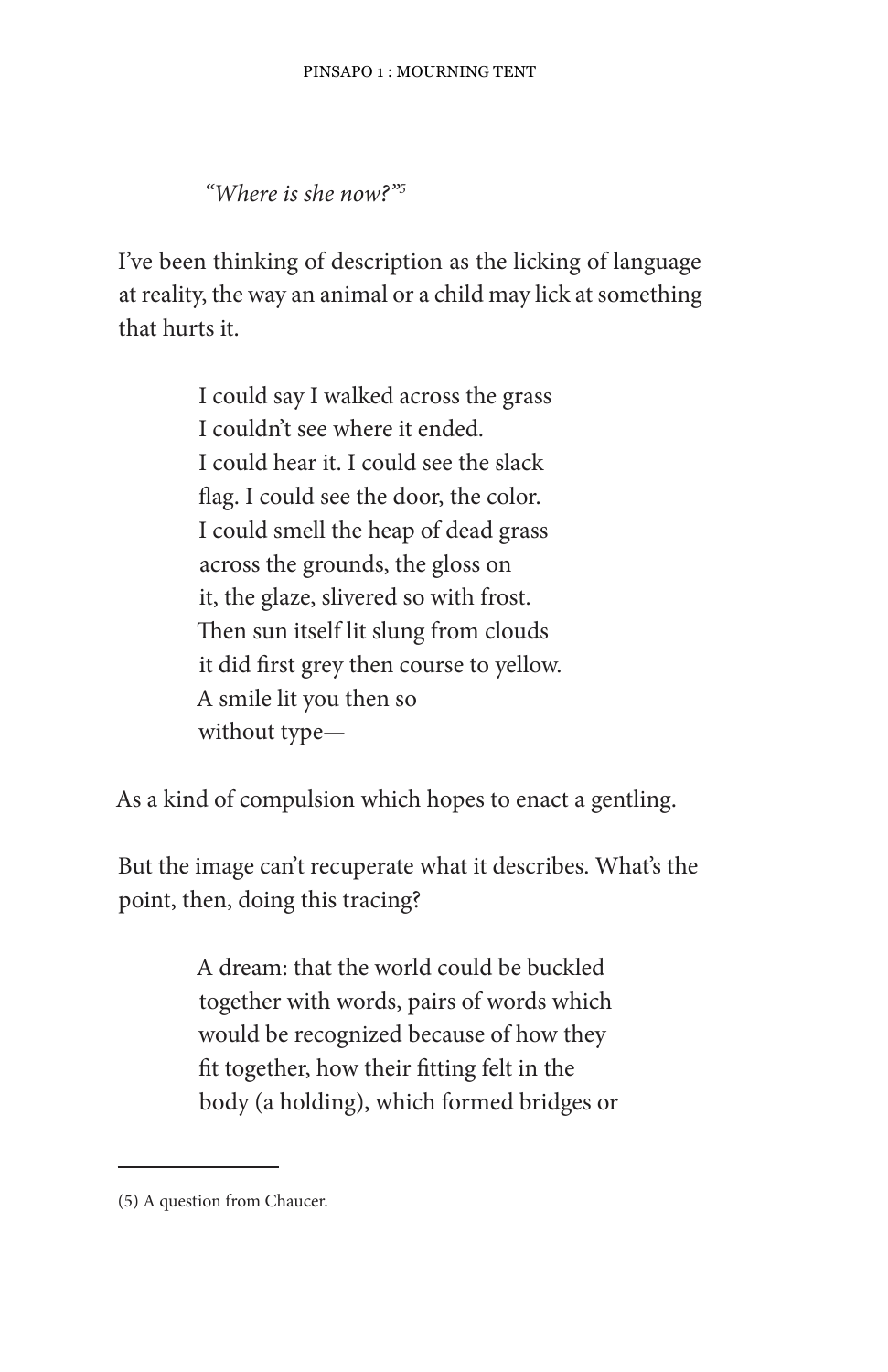welds to rig it all together. The work was to discover them, to install and then secure them, in the streets and rooms and deserts and forests, the cities and on the interstates and seas.

Or an image may ask what inheres in the space left by what's been obliterated.

What is this place I have come to myself?

In the old Irish story Buile Suibhne, a pagan king, having violently interrupted the laying out of a church, is cursed to live in madness, outside in the air, half unstuck from the material real. He flits and leaps over the ground, nesting in trees like a huge, naked bird. He's lost to the people he loves even when present, unwilling to return home though he longs for it. The curse, which is also a blessing, is to live in description and to speak it: to speak the echoic, cold land he moves through, which seems as light around him as a word. (In fact, it is as light as words, marks as slender as the sliver through which, reading, you might see a flash of green watercress at the side of a stream, red rowan berries, wind rushing on stones.) The madness Suibhne suffers is this reiterative re-speaking, the repeating of the landscape as loss. He is adrift in description and speaks to himself the images of what he sees; these are poems. Time falls out between them.